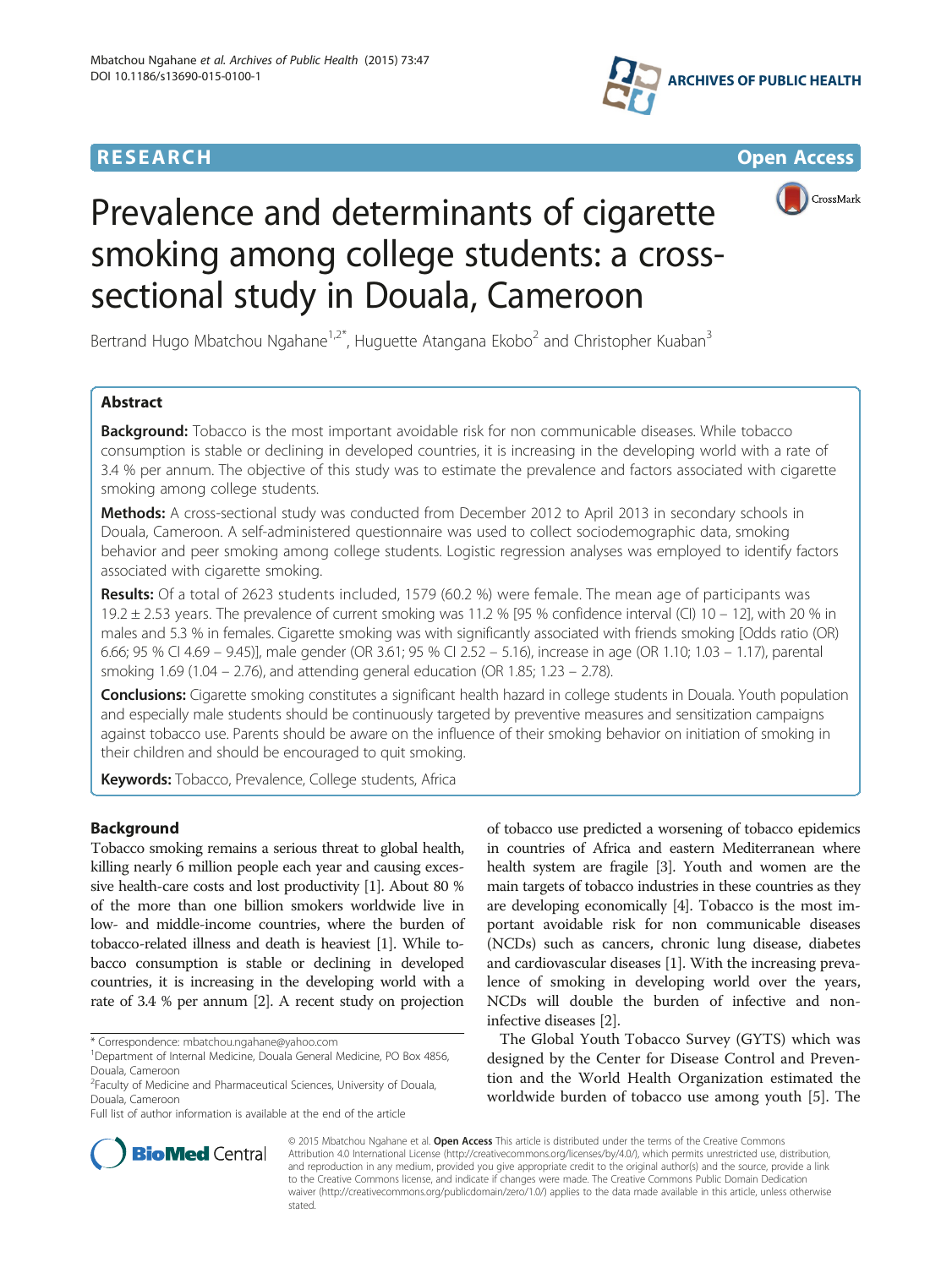results of this survey which included school children from 131 countries showed a global prevalence of 8.9 % for current smoking students. This prevalence was highest in the WHO Region of the Americas (17.5 %) and the WHO European Region (17.9 %) and less than 10 % in the four other WHO regions [\[5\]](#page-5-0). In Ethiopia, the GYTS collaborative group reported 4.5 % of prevalence of smoking in males and 1 % in females aged 13–15 years [[6\]](#page-5-0). In Cameroon, a country without any tobacco control legislation, the prevalence of smoking is relatively low [[7\]](#page-5-0). The GYTS reported a cigarette smoking prevalence of 5.7 % among college students aged 13–15 years [\[8\]](#page-5-0). It has been shown that children who start smoking during a younger age are more likely to smoke as adults than individuals who begin at older ages [\[9\]](#page-5-0). Therefore, though it is important to determine the burden of tobacco use in this age group, it is also necessary to investigate its associated factors in order to design efficient preventive programs against tobacco consumption. Only few studies have investigated the factors associated with tobacco use among school adolescents in sub-Saharan Africa [[10](#page-5-0)–[12\]](#page-5-0) and we didn't find any related study in Cameroon. We therefore aimed in this study to estimate the prevalence and associated factors of cigarette smoking in college students.

#### Methods

#### Study design and setting

A cross-sectional study was conducted in secondary schools in Douala from  $1<sup>st</sup>$  December 2012 to April 30, 2013. Douala is the economic capital and the largest biggest city of Cameroon. It is also the headquarters of the Littoral region and the population was estimated at 1907479 inhabitants in 2005 [\[13\]](#page-5-0). In Cameroon, secondary education which follows the 6 years of primary education has a 7 years duration and is divided into 2 cycles: the  $1<sup>st</sup>$  cycle which comprises the 4 first years of studies and the 3 last years of the secondary education constitute the 2nd cycle [\[14\]](#page-5-0). Students are allowed to choose technical and vocational education or general education. They can register either in a private or public school.

## Participants and sampling

We conveniently choose to include students attending the second cycle of secondary education. Of a total of 300 secondary schools in the city of Douala, 85 of them were excluded because they had only the first 4 years of secondary education. We finally had 215 eligible schools. Eligible students were those present in class during our visit in schools. Non consenting students were excluded.

We used a multistage probability proportional to size stratified sampling procedure with the school being the primary sampling unit. In the first stage, the strata were defined according to the type of education (general vs

technical and vocational) and the status (public vs private). We thus had 4 strata: public general (20 schools), private general (118 schools), public technical and vocational (6 schools) and private technical and vocational (71 schools). These schools were randomly selected in proportion to their size, giving respectively 3, 20, 1 and 12 schools for the above strata. In the second stage, 2 classes were randomly selected in each school and finally, in each class, all students were invited to participate in the study.

The study was approved by the Cameroon's National Ethics Committee. In addition, we got administrative authorizations from the Ministry of Secondary Education and the school authorities. Parents of students aged less than 18 years were also informed about the scope of the study and gave a verbal consent before the recruitment of their children in the study.

## Data collection

The selected students were given a self-administered anonymous questionnaire in their classroom during breaks. Teachers were asked to leave the classroom during the survey administration and the data collection was supervised by a trained investigator who was present in the class. He collected the forms as soon as they were filled by the students.

The questionnaire assessed the sociodemographic data (age, gender, year of education), number of classes repeated, smoking behavior (smoking status, reason of smoking, smoking during the last 30 days), smoking status of family members and friends, knowledge of tobacco hazards. For the latter, participants were asked to give a yes or no response for the question if they knew some negative effect of tobacco health, without giving the details of this hazards. The Fagerström score of nicotine dependence was accessed in smokers. A score smaller than 3 indicates low dependence while a score between 3 and 6 indicates moderate dependence and a score between 7 and 10 reflects a high nicotine dependence [[15](#page-5-0)].

The dependent variable in this study was the smoking status. Were considered as current smokers in this study, students smoking at least one cigarette per month. Daily smokers were those smoking at least one cigarette per day, weekly smokers were those smoking 1 to 6 cigarettes per week, ,while occasional smokers or monthly smokers were those smoking 1 to 3 cigarettes per month. The exposure variables were: age, gender, type of education (general vs technical), school status (private vs public), number of classes repeated, parental smoking, peer smoking and knowledge of health effect of smoking.

#### Statistical analysis

Data were entered and analyzed using IBM SPSS statistics Version 20 (Armonk, NY: IBM Corp). Descriptive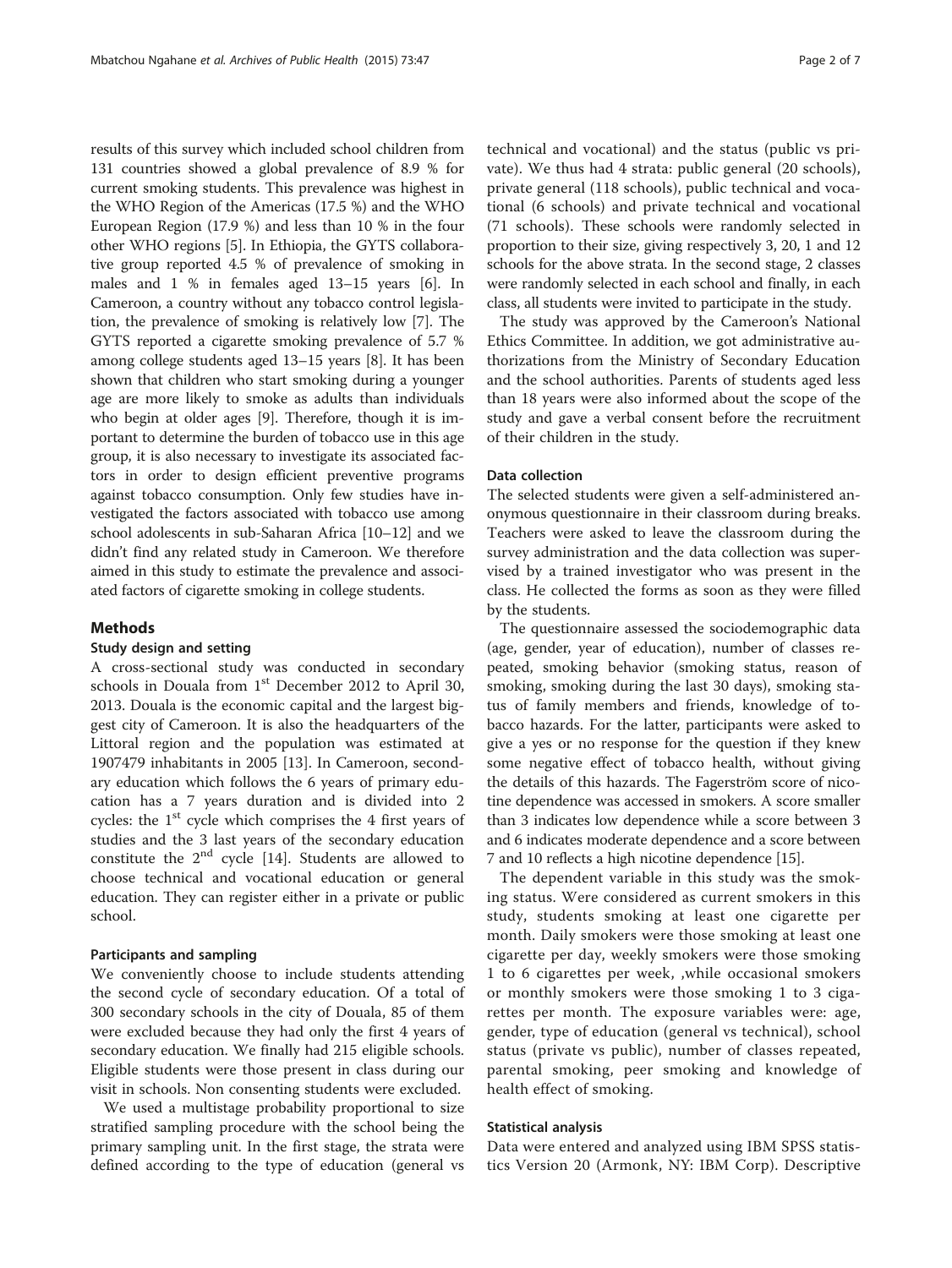statistics included frequencies and proportions for categorical data and means with standard deviations (SD) for continuous data. Logistic regression analysis was used to assess the factors associated with smoking. A univariate analysis was firstly performed to estimate crude odds ratios and their 95 % confidence intervals (95 % CI). Variables found to be significantly associated in univariate analysis were considered in the multivariable models using a stepwise backward elimination procedure. A p-value less than 0.05 was considered to be statistically significant.

## Results

## General characteristics of participants

Of a total of 3170 students who completed the survey, exploitable data were available for 2623 (82.7 %) respondents. Of them, 1579 (60.2 %) were female and 1044 (39.2 %) were male. The mean age of the participants was  $19.2 \pm 2.53$  years (range  $12 - 29$ ). Students aged between 15 and 19 years were the most represented (55.7 %). The mean number of classes repeated by students was  $1.28 \pm 0.97$ . The other baseline characteristics of participants are showed in Table 1.

## Smoking status of participants

One third of the respondents (33.5 %) had ever smoked a cigarette while the prevalence of current cigarette smoking was 11.2 % (95 % CI 10 – 12) with 8.4 % being regular smokers and 2.8 % occasional smokers. The male prevalence (20 %) of cigarette smoking was significantly higher than that of females (5.3 %) ( $P = 0.000$ ). The mean age at starting smoking of cigarettes was  $14.6 \pm 3.8$ (range  $6 - 24$ ) and  $270$  (10.3 %) smoked at least one cigarette in the last 30 days prior the study. Among the 293 cigarette smokers, the Fagerström score for nicotine dependence was high for 18.4 % of them, moderate for 46.4 % and low for 35.2 %. The main reasons of starting smoking were curiosity (92.1 %), pleasure (91.8 %) and stressful situations (90.4 %). Table [2](#page-3-0) shows the other attitudes of smoking students.

#### Risk factors of cigarette smoking

The univariate analysis revealed that male sex, age, attending general education, number of classes repeated, parental smoking, family smoking and friends smoking were associated with current smoking status (Table [3](#page-4-0)). After adjusting these variables to each other in the multivariate analysis, the most important risk factors for cigarette smoking was friends smoking (OR 6.66; 95 % CI 4.69 – 9.45). It was followed by male sex (OR 3.61; 95 % CI 2.52 – 5.16). An increase in age was also associated with smoking as well as parental smoking and attending a general education system (Table [4](#page-4-0)).

| <b>Table 1</b> General characteristics of participants ( $n = 2623$ ) |  |
|-----------------------------------------------------------------------|--|
|-----------------------------------------------------------------------|--|

| Variables                            | Number (%)    |
|--------------------------------------|---------------|
| Gender                               |               |
| Male                                 | 1044 (39.8 %) |
| Female                               | 1579 (60.2 %) |
| Age                                  |               |
| $<$ 15 years                         | 45 (1.7 %)    |
| 15 - 19 years                        | 1461 (55.7 %) |
| 20 - 24 years                        | 1057 (40.3 %) |
| 25 - 29 years                        | 60 (2.3 %)    |
| Year of education                    |               |
| 5 <sup>th</sup>                      | 415 (15.8 %)  |
| 6 <sup>th</sup>                      | 1336 (50.9 %) |
| 7 <sup>th</sup>                      | 872 (33.3 %)  |
| Have ever smoked a cigarette         |               |
| Yes                                  | 879 (33.5 %)  |
| No                                   | 1744 (66.5 %) |
| Have repeated a class                |               |
| Yes                                  | 1972 (75.2 %) |
| <b>No</b>                            | 651 (24.8 %)  |
| Type of education                    |               |
| General                              | 1868 (71.2 %) |
| Technical and vocational             | 755 (28.8 %)  |
| School status                        |               |
| Public                               | 395 (15.1 %)  |
| Private                              | 2228 (84.9 %) |
| Knowledge of warmful effects smoking |               |
| Yes                                  | 2070 (78.9 %) |
| <b>No</b>                            | 553 (21.1 %)  |
| Smoked the last 30 days              |               |
| Yes                                  | 270 (10.3 %)  |
| No                                   | 2353 (89.7%)  |
| Smoking status                       |               |
| Non smoker                           | 2330 (88.8 %) |
| Regular smoker                       | 221 (8.4 %)   |
| Occasional smoker                    | 72 (2.8 %)    |

#### **Discussion**

In this survey on smoking habits of college students in Cameroon, we found that the prevalence of cigarette smoking among college students was 11.2 %. The main predictors of cigarette smoking were having friends who smoke, male sex, age, parental smoking and attending general education.

Whatever the case this prevalence is higher than 5.7 % found in GYTS survey in Cameroon in 2008 [[8\]](#page-5-0). May be the prevalence of smoking is increasing with the years, but we should notice that the GYTS study involved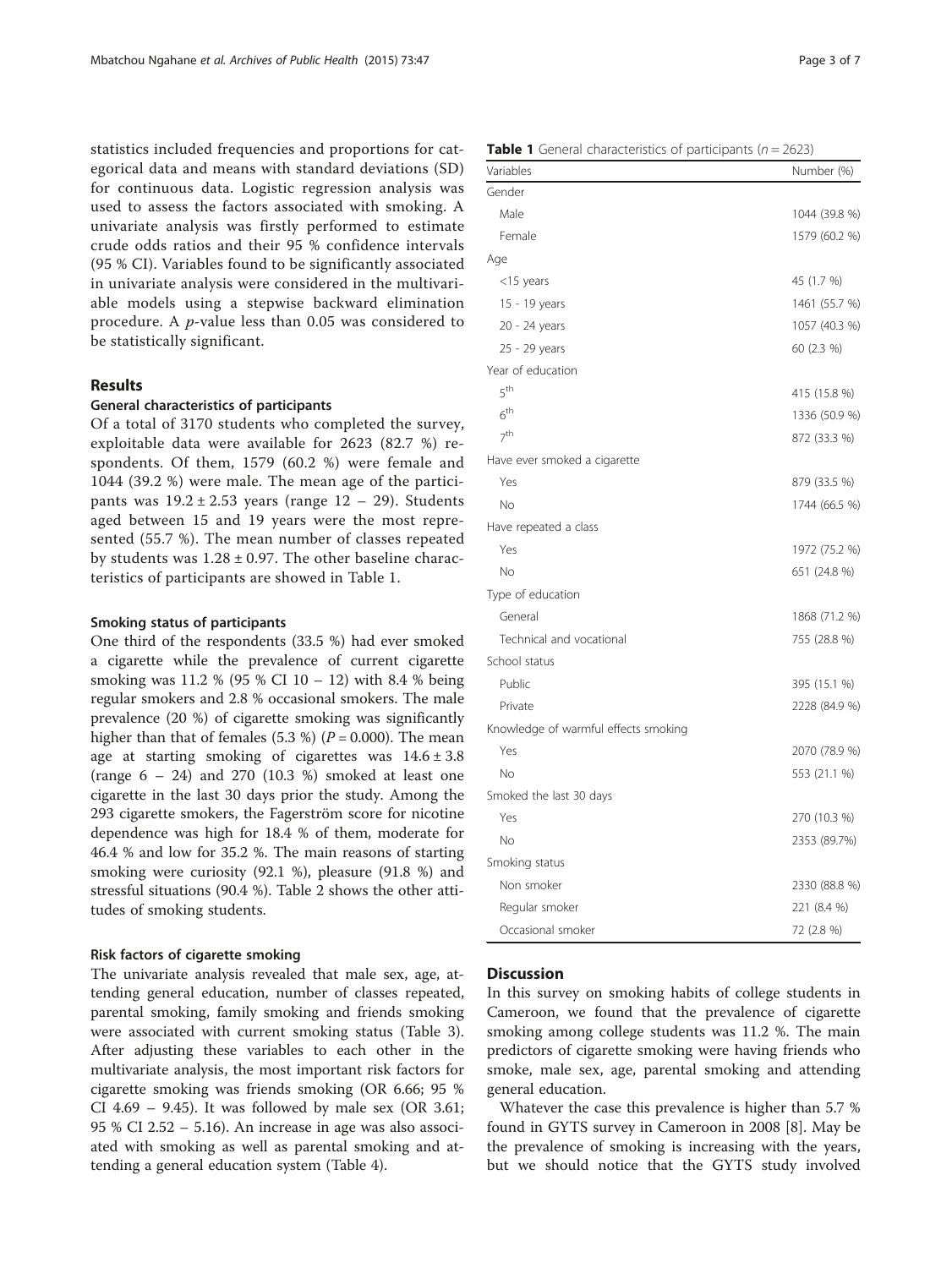<span id="page-3-0"></span>Table 2 Attitudes towards smoking of cigarette smoking students ( $n = 293$ )

| Characteristics                                    | Number (%)   |
|----------------------------------------------------|--------------|
| Fagerström score                                   |              |
| Low $(0-2)$                                        | 103 (35.2 %) |
| Moderate (3-6)                                     | 136 (46.4 %) |
| High (7-10)                                        | 54 (18.4 %)  |
| Place of smoking                                   |              |
| At home                                            | 78 (26.6 %)  |
| In school                                          | 46 (15.6 %)  |
| When with smokers                                  | 112 (38.2 %) |
| During recreative parties                          | 231 (78.8 %) |
| Reason of starting smoking                         |              |
| Imitation                                          | 254 (86.6 %) |
| <b>Stress</b>                                      | 265 (90.4 %) |
| Curiosity                                          | 270 (92.1 %) |
| Pleasure                                           | 270 (92.1 %) |
| Advertisement                                      | 151 (51.5 %) |
| Want to quit smoking                               | 171 (58.3 %) |
| Reason of the desire to quit smoking ( $n = 171$ ) |              |
| Save money                                         | 121 (70.7 %) |
| Keep a good health                                 | 161 (94.1 %) |
| Self discipline                                    | 156 (91.2 %) |
| Have stopped smoking in the past                   | 132 (45 %)   |

adolescents of 13 to 15 years while our study included college students with an elder age. It has been demonstrated that the prevalence of smoking increases with age among youths [[16](#page-5-0)–[18\]](#page-5-0). Our prevalence is similar to that of a study conducted in Ethiopia among college students aged 15 to 25 years which showed 12.2 % of smokers [[12](#page-5-0)].

Having smoking friends in this study was the most important independent factor associated with cigarette smoking. Reports from different regions of the world found similar results [[17, 19](#page-5-0)–[22\]](#page-5-0). Evidence from two longitudinal studies conducted in the United States showed that non-smoking adolescents who have friends who smoke are more likely to start smoking in the future than those without any smoking friends [[23](#page-5-0), [24](#page-5-0)]. We also found that parental smoking was associated with smoking among college students. The critical influence of parental smoking on adolescent's smoking behavior was demonstrated by Bricker et al. in a cohort study involving five thousand families [\[25\]](#page-5-0). This finding is consistent with the results of other studies carried out in developing countries as well as in industrialized countries [\[26\]](#page-5-0). In fact, children are more likely to reproduce the behaviors and attitudes of their parents who are considered by them as models. Secondly, as demonstrated by Scragg et al., parents who smoke are more likely to allow smoking in the house [\[27\]](#page-5-0). Students living with another family member who smoke had a twofold risk of being smokers than those living with non-smokers. Similar results were recently found by Shadid and Hossain in Jordan [[28\]](#page-5-0).

In this study, the influence of smoking of peers on the smoking status of students was greater than that of parental smoking. Similar results were reported in previous studies in sub-Saharan Africa [[6, 29](#page-5-0)]. On contrary, although a study conducted in 27 European countries reported parental smoking and smoking of peers as factors associated with smoking initiation, the effects of these two factors were similar [\[30](#page-5-0)].

Male sex was strongly associated with cigarette smoking. The same results have been found in other African countries [\[12, 22](#page-5-0), [26](#page-5-0)] and in studies carried out in middle East and in South East Asia [[26](#page-5-0), [28, 31\]](#page-5-0). On the contrary, in developed countries, the disparity between male and female prevalence is smaller [\[32](#page-5-0)]. These data show the difference in social-cultural habits of different parts of the world. However, data concerning smoking prevalence in women in Africa may be underreported, especially in areas where smoking of women is not culturally accepted and is socially regarded as a pejorative behavior [\[26\]](#page-5-0).

We detected an association between age and cigarette smoking in the present study. An increase in age was increasing the odds of smoking. Although this association has not been revealed by most of the studies, it was reported by some studies [\[12](#page-5-0), [16](#page-5-0), [18](#page-5-0), [33](#page-5-0)]. One possible explanation for this finding is that during adolescence, the self-affirmation of adolescents and their risk behavior increase with increasing age. Consequently, at the late adolescence, there is a high risk of smoking [\[34, 35\]](#page-6-0).

Attending general secondary education was another factor associated with cigarette smoking. The type of education as factor associated with smoking among students has not been well studied. However, our result is similar to that of Mohammad in Iran [[36\]](#page-6-0) but contrary to that of Nowicka-Sauer et al. in Poland who identified technical high school as a predictor of tobacco smoking [[37\]](#page-6-0). Further studies are needed to investigate the role of technical or general education in the initiation of smoking among students.

The strengths of this study are the large sample of students and the sampling methods which participate to the accuracy of our results. This is confirmed by the narrowed confidence intervals that we obtained in the multivariate regression analysis.

Meanwhile, there are some limitations in this study. First, the prevalence of smoking may have been underestimated by negative responses from students who smoke secretly. Meanwhile, 17.3 % of students were excluded in this study because of they didn't answer to key questions.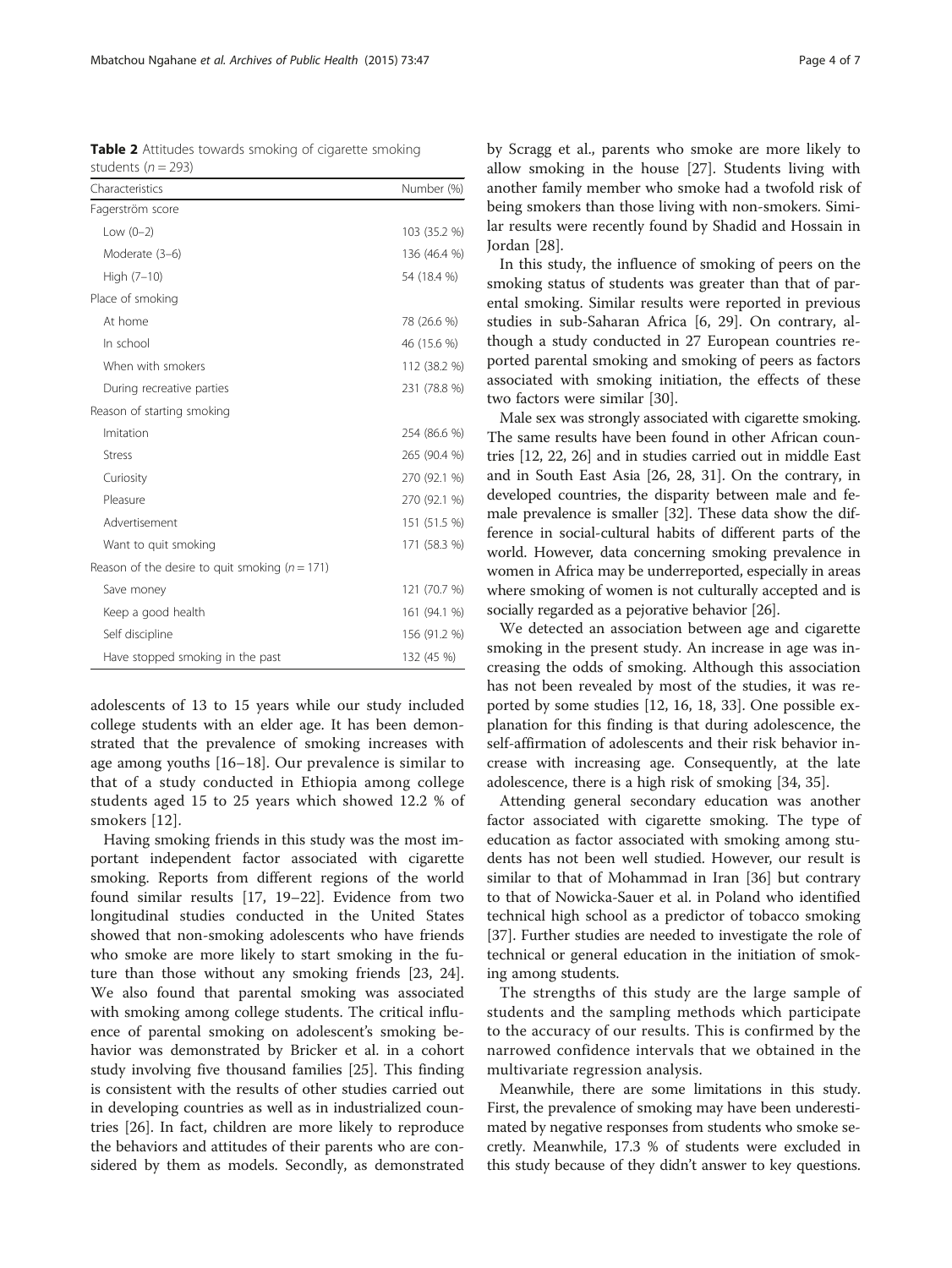<span id="page-4-0"></span>

| Table 3 Univariate analysis of factors associated with current cigarette smoking among college students in Douala |  |  |  |
|-------------------------------------------------------------------------------------------------------------------|--|--|--|
|-------------------------------------------------------------------------------------------------------------------|--|--|--|

| Variables                            | Cigarette smoking |                 | $P$ value | Crude OR             |
|--------------------------------------|-------------------|-----------------|-----------|----------------------|
|                                      | Yes $(n = 293)$   | No $(n = 2330)$ |           | (95 % CI)            |
| Gender                               |                   |                 |           |                      |
| Male                                 | 209 (20 %)        | 836 (80 %)      | 0.000     | $4.45$ (3.38 - 5.85) |
| Female (ref)                         | 84 (5.3 %)        | 1494 (94.7 %)   |           |                      |
| Age, per year increase               |                   |                 | 0.000     | $1.12(1.07 - 1.18)$  |
| Type of education                    |                   |                 |           |                      |
| General school                       | 239 (12.8 %)      | 1629 (87.2 %)   | 0.000     | $1.90(1.39 - 2.59)$  |
| Technical school (ref)               | 54 (7.2 %)        | 701 (92.8 %)    |           |                      |
| School status                        |                   |                 |           |                      |
| Public school                        | 42 (10.6 %)       | 353 (89.4 %)    | 0.71      | $0.93(0.66 - 1.32)$  |
| Private school (ref)                 | 251 (11.3 %)      | 1977 (88.7 %)   |           |                      |
| Number of class repeated             |                   |                 | 0.000     | $1.30(1.13 - 1.48)$  |
| Parental smoking                     |                   |                 |           |                      |
| Yes                                  | 85 (25.4 %)       | 250 (74.6 %)    | 0.000     | $3.4$ (2.55 - 4.51)  |
| No (ref)                             | 208 (9.1 %)       | 2080 (90.9 %)   |           |                      |
| Family smoking                       |                   |                 |           |                      |
| Yes                                  | 133 (18.8 %)      | 576 (81.2 %)    | 0.000     | $2.84$ (2.2 - 3.66)  |
| No (ref)                             | 160 (8.3 %)       | 1754 (91.6 %)   |           |                      |
| Friends smoking                      |                   |                 |           |                      |
| Yes                                  | 242 (31.6 %)      | 523 (68.4 %)    | 0.000     | $9.9(7.46 - 13.15)$  |
| No (ref)                             | 51 (2.7 %)        | 1807 (97.3 %)   |           |                      |
| Knowledge of warmful effects smoking |                   |                 |           |                      |
| Yes                                  | 233 (11.3 %)      | 1837 (88.7 %)   | 0.55      | $1.10(0.79 - 1.51)$  |
| No (ref)                             | 60 (10.9 %)       | 493 (89.1 %)    |           |                      |

Table 4 Multivariate analysis of factors associated with cigarette smoking among college students in Douala

| Variables                       | Cigarette smoking ( $n = 293$ ) | aOR (95 % CI)          | $P$ -value |
|---------------------------------|---------------------------------|------------------------|------------|
| Gender                          |                                 |                        |            |
| Male                            | 209 (20 %)                      | $3.61$ $(2.52 - 5.16)$ | 0.000      |
| Female                          | 84 (5.3 %)                      |                        |            |
| Age, per year increase          |                                 | $1.10(1.03 - 1.17)$    | 0.002      |
| Type of education               |                                 |                        |            |
| General school                  | 239 (12.8 %)                    | $1.85(1.23 - 2.78)$    | 0.003      |
| Technical school                | 54 (7.2 %)                      |                        |            |
| Number class repeated, increase |                                 | $1.04$ (0.0.87 - 1.25) | 0.62       |
| Parental smoking                |                                 |                        |            |
| Yes                             | 85 (25.4 %)                     | $1.69$ $(1.04 - 2.76)$ | 0.03       |
| No                              | 208 (9.1 %)                     |                        |            |
| Family smoking                  |                                 |                        |            |
| Yes                             | 133 (18.8 %)                    | $1.48(0.97 - 2.26)$    | 0.06       |
| No                              | 160 (8.3 %)                     |                        |            |
| Friends smoking                 |                                 |                        |            |
| Yes                             | 242 (31.6 %)                    | $6.66$ (4.69 - 9.45)   | 0.000      |
| No                              | 51 (2.7 %)                      |                        |            |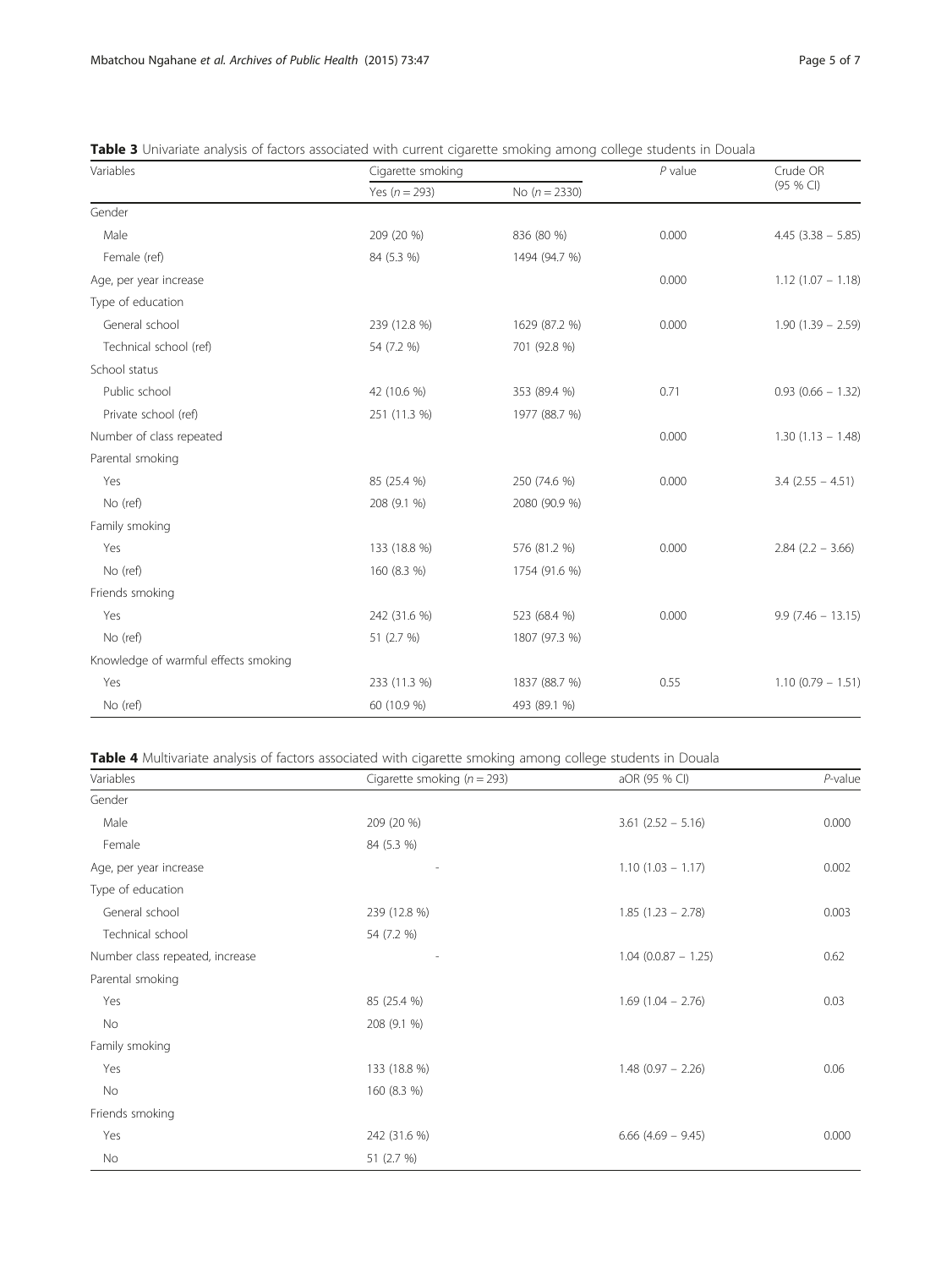<span id="page-5-0"></span>The prevalence of smoking might have been increased or decreased if they had responded properly to these questions. In addition, some factors such as psychosocial factors, the influence of media were not assessed.

In conclusion, although the prevalence of smoking among college students in Douala is low, it may increase if there is no efficient action against tobacco use in Cameroon. Male sex, parental and peer smoking are the main predictors of smoking among youths. There is a need to design and implement effective preventive measures against tobacco use. In addition to college students, smoking families should be targeted by these programs.

#### Competing interest

The authors declare that they have no competing interest.

#### Authors' contributions

MNBH conceived the study, analyzed the data and drafted the manuscript. AEH collected the data and KC revised the study protocol and the manuscript. All authors read and approved the final manuscript

#### Acknowledgements

The authors thank the Pan African Thoracic Society MECOR course staff for their contribution during the preparation of the manuscript.

#### Author details

<sup>1</sup>Department of Internal Medicine, Douala General Medicine, PO Box 4856, Douala, Cameroon. <sup>2</sup>Faculty of Medicine and Pharmaceutical Sciences, University of Douala, Douala, Cameroon. <sup>3</sup> Faculty of Health Sciences, University of Bamenda, Bamenda, Cameroon.

## Received: 8 June 2015 Accepted: 24 September 2015 Published online: 21 December 2015

#### References

- 1. World Health Organization. WHO Report on the global tobacco epidemic, 2015. Geneva, Switzerland: WHO; 2015.
- 2. Boutayeb A, Boutayeb S. The burden of non communicable diseases in developing countries. International Journal for Equity in Health. 2005 Jan 14;4(1):2.
- 3. Bilano V, Gilmour S, Moffiet T, d'Espaignet ET, Stevens GA, Commar A, et al. Global trends and projections for tobacco use, 1990-2025: an analysis of smoking indicators from the WHO Comprehensive Information Systems for Tobacco Control. Lancet. 2015;385(9972):966–76.
- 4. Lee S, Ling PM, Glantz SA. The vector of the tobacco epidemic: tobacco industry practices in low and middle-income countries. Cancer Causes Control. 2012;23 Suppl 1:117–29.
- 5. Warren CW, Jones NR, Eriksen MP, Asma S. Patterns of global tobacco use in young people and implications for chronic disease disease burden in adults. Lancet. 2006;367(9512):749–53.
- 6. Rudatsikira E, Abdo A, Muula AS. Prevalence and determinants of adolescent tobacco smoking in Addis Ababa, Ethiopia. BMC Public Health. 2007;7:176.
- 7. Ng M, Freeman MK, Fleming TD, Robinson M, Dwyer-Lindgren L, Thomson B, et al. Smoking prevalence and cigarette consumption in 187 countries, 1980-2012. JAMA. 2014 Jan 8;311(2):183–92.
- 8. Awono PM, Sibetcheu D. Enquête globale sur le tabagisme en Milieu jeune. ''GYTS 2008". Rapport MINSANTE 2008.
- 9. Chassin L, Presson CE, Sherman SJ, Edwards DA. The natural history of cigarette smoking: predicting young adult smoking outcomes. Health Psychol. 1990;9:701–16.
- 10. Koueta F, Dao L, Ye D, Koura M, Sawadogo A. Factors contributing to smoking among students in Ouagadougou (Burkina Faso). Rev Mal Respir. 2009;26(3):291–7.
- 11. Panday S, Reddy SP, Ruiter RA, Bergstrom E, de Vries H. Determinants of smoking among adolescents in the Southern Cape-Karoo region, South Africa. Health Promot Int. 2007;22(3):207–17.
- 12. Reda AA, Moges A, Yazew B, Biadgilign S. Determinants of cigarette smoking among school adolescents in eastern Ethiopia: a cross-sectional study. Harm Reduct J. 2012;9:39.
- 13. UN data. City population by sex, city and city type. 2015. Available from: [data.un.org.](http://data.un.org) Accessed 12 May 2015.
- 14. Cameroon's National Institute of Statistics. Results of the second survey on monitoring public expenditure and beneficiaries' satisfaction in both the educational and health sectors. 2010. Available from: [http://www.statistics](http://www.statistics-cameroon.org/news.php?id=80)[cameroon.org/news.php?id=80.](http://www.statistics-cameroon.org/news.php?id=80) Accessed 2<sup>nd</sup> March 2015.
- 15. Heatherton T, Fagerström KO. The Fagerström test for nicotine dependence. A revision of the Fagerström tolerance questionnaire. Br J Addiction. 1991;86:1119–27.
- 16. Rachiotis G, Muula AS, Rudatsikira E, Siziya S, Kyrlesi A, Gourgoulianis K, et al. Factors associated with adolescent cigarette smoking in Greece: results from a cross sectional study (GYTS Study). BMC Public Health. 2008;8:313.
- 17. Rudatsikira E, Dondog J, Siziya S, Muula AS. Prevalence and determinants of adolescent cigarette smoking in Mongolia. Singapore Med J. 2008 Jan;49(1):57–62.
- 18. Sanchez ZM, Opaleye ES, Martins SS, Ahluwalia JS, Noto AR. Adolescent gender differences in the determinants of tobacco smoking: a cross sectional survey among high school students in Sao Paulo. BMC Public Health. 2010;10:748.
- 19. Taylor JE, Conard MW, Koetting O'Byrne K, Haddock CK, Poston WS. Saturation of tobacco smoking models and risk of alcohol and tobacco use among adolescents. J Adolesc Health. 2004 Sep;35(3):190–6.
- 20. Rogacheva A, Laatikainen T, Patja K, Paavola M, Tossavainen K, Vartiainen E. Smoking and related factors of the social environment among adolescents in the Republic of Karelia, Russia in 1995 and 2004. Eur J Public Health. 2008;18(6):630–6.
- 21. Muula AS, Siziya S, Rudatsikira E. Prevalence and correlates of cigarette smoking among adolescents in Malawi: results from the Global Youth Tobacco Survey 2005. Tanzan J Health Res. 2008 Jul;10(3):166–76.
- 22. Siziya S, Rudatsikira E, Muula AS. Factors associated with current cigarette smoking among adolescents in Ville du Sud, Cote d'Ivoire. Mali Med. 2007;22(4):40–6.
- 23. Bricker JB, Peterson Jr AV, Andersen MR, Rajan KB, Leroux BG, Sarason IG. Childhood friends who smoke: do they influence adolescents to make smoking transitions? Addict Behav. 2006 May;31(5):889–900.
- 24. Ary DV, Biglan A. Longitudinal changes in adolescent cigarette smoking behavior: onset and cessation. J Behav Med. 1988 Aug;11(4):361–82.
- 25. Bricker JB, Peterson Jr AV, Leroux BG, Andersen MR, Rajan KB, Sarason IG. Prospective prediction of children's smoking transitions: role of parents' and older siblings' smoking. Addiction. 2006 Jan;101(1):128–36.
- 26. World Health Organization. Gender, women, and the tobacco epidemic. Geneva2010; Available from: [http://whqlibdoc.who.int/publications/2010/](http://whqlibdoc.who.int/publications/2010/9789241599511_eng.pdf?ua=1) [9789241599511\\_eng.pdf?ua=1.](http://whqlibdoc.who.int/publications/2010/9789241599511_eng.pdf?ua=1) Accessed 2<sup>nd</sup> March 2015.
- 27. Scragg R, Laugesen M, Robinson E. Parental smoking and related behaviours influence adolescent tobacco smoking: results from the 2001 New Zealand national survey of 4th form students. N Z Med J. 2003 Dec 12;116(1187):U707.
- 28. Shadid HM, Hossain SZ. Smoking behaviour, knowledge and perceived susceptibility to lung cancer among secondary-school students in Amman, Jordan. East Mediterr Health J. 2015;21(3):185–93.
- 29. Mbatchou Ngahane BH, Luma H, Mapoure YN, Fotso ZM, Afane ZE. Correlates of cigarette smoking among university students in Cameroon. Int J Tuberc Lung Dis. 2013 Feb;17(2):270–4.
- 30. Filippidis FT, Agaku IT, Vardavas CI. The association between peer, parental influence and tobacco product features and earlier age of onset of regular smoking among adults in 27 European countries. Eur J Public Health. 2015;25(5):814–8.
- 31. Pradhan PM, Niraula SR, Ghimire A, Singh SB, Pokharel PK. Tobacco use and associated factors among adolescent students in Dharan, Eastern Nepal: a cross-sectional questionnaire survey. BMJ Open. 2013;3(2). doi[:10.1136/bmjopen-2012-002123](http://dx.doi.org/10.1136/bmjopen-2012-002123).
- 32. World Health Organization. WHO report on the global tobacco epidemic: Implementing smoke-free environments. Geneva: WHO; 2009.
- 33. Institut national de prévention et d'éducation pour la santé. Baromètre santé 2010. Available from: [http://www.inpes.sante.fr/Barometres/barometre](http://www.inpes.sante.fr/Barometres/barometre-sante-2010/index.asp)[sante-2010/index.asp](http://www.inpes.sante.fr/Barometres/barometre-sante-2010/index.asp). Accessed 12 May 2015.